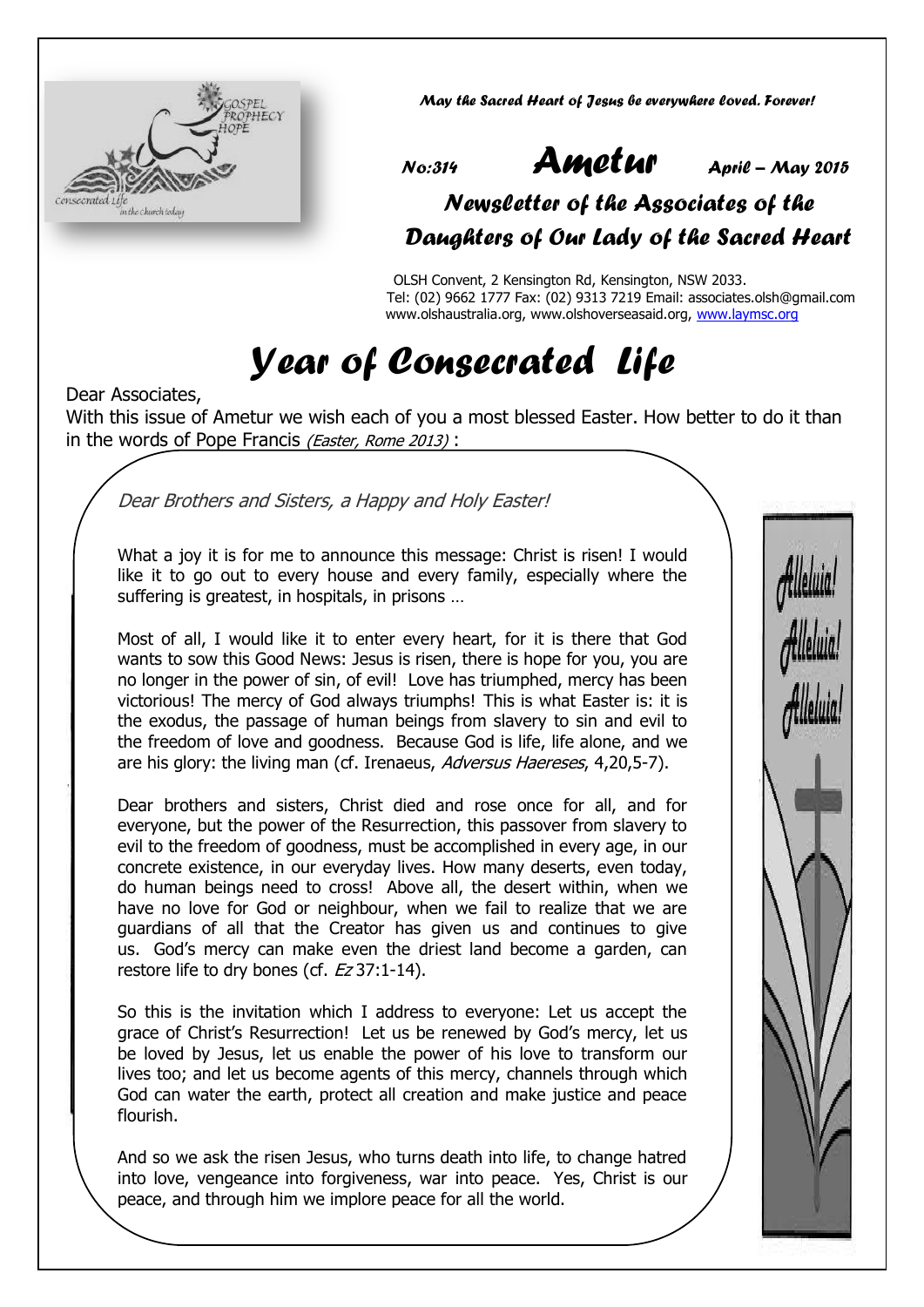Some years ago I printed the following in one of the Ameturs. I think that it bears repeating, and I hope that you find it as inspirational as I do. It was written by John Mansfield who as well as being a great English poet, was also a dramatist, historian and novelist. In one of his plays, "The Trial of Jesus", he imagines the following conversation taking place between Procula, the wife of Pontius Pilate, and Longinus, the centurion who pierced Jesus' side at the crucifixion.

| "Procula: | Centurion, were you at the killing of that teacher today?                                                                                                                                                                                                                                                                         |
|-----------|-----------------------------------------------------------------------------------------------------------------------------------------------------------------------------------------------------------------------------------------------------------------------------------------------------------------------------------|
| Longinus: | Yes, lady.                                                                                                                                                                                                                                                                                                                        |
| Procula:  | Tell me about his death.                                                                                                                                                                                                                                                                                                          |
| Longinus: | It is hardly fit hearing for you, my lady                                                                                                                                                                                                                                                                                         |
| Procula:  | Do not tell it then, but tell me what he said.                                                                                                                                                                                                                                                                                    |
| Longinus: | The people were mocking him at first, and he prayed God to forgive them. He<br>said: 'Father, forgive them, for they know not what they do.'                                                                                                                                                                                      |
| Procula:  | Was he suffering much?                                                                                                                                                                                                                                                                                                            |
| Longinus: | No lady. He wasn't a strong man. The scourging must have nearly killed him.<br>I thought he was dead by noon, and then suddenly he began to sing in a loud<br>voice that he was giving his spirit to God. I looked to see God come to take him.<br>He died singing. Truly, lady, that man was the Son of God, if one may say that |
| Procula:  | What do you think the man believed, centurion?                                                                                                                                                                                                                                                                                    |
| Longinus: | He believed he was God, they say.                                                                                                                                                                                                                                                                                                 |
| Procula:  | What do you think of that claim?                                                                                                                                                                                                                                                                                                  |
| Longinus: | If a man believes anything up to the point of dying on a cross, he will find<br>others to believe it.                                                                                                                                                                                                                             |
| Procula:  | Do you believe it?                                                                                                                                                                                                                                                                                                                |
| Longinus: | We saw a fine young fellow, my lady, not past middle age. And he was all<br>alone and defied all the Jews and all the Romans, and, when we had done<br>with him, he was a poor broken-down thing, dead on the cross.                                                                                                              |
| Procula:  | Do you think he is dead?                                                                                                                                                                                                                                                                                                          |
| Longinus: | No, lady, I don't.                                                                                                                                                                                                                                                                                                                |
| Procula:  | Then where is he?                                                                                                                                                                                                                                                                                                                 |
| Longinus: | Let loose in the world, lady, where neither Roman nor Jew can stop his truth!"                                                                                                                                                                                                                                                    |

The words, **"Let loose in the world where [no one] can stop his truth",** really struck a chord in my heart. Our charism and our motto, "May the Sacred Heart of Jesus be everywhere loved", challenge us to be the Heart of Christ in and to the world. As members of the Chevalier

responsibility of our God-given **vocation** vocation.

(Drawing by St John of the Cross)



Family we are called to "**let loose"** the power of Jesus' love to all we meet **everywhere** and **forever.** A such is the privilege and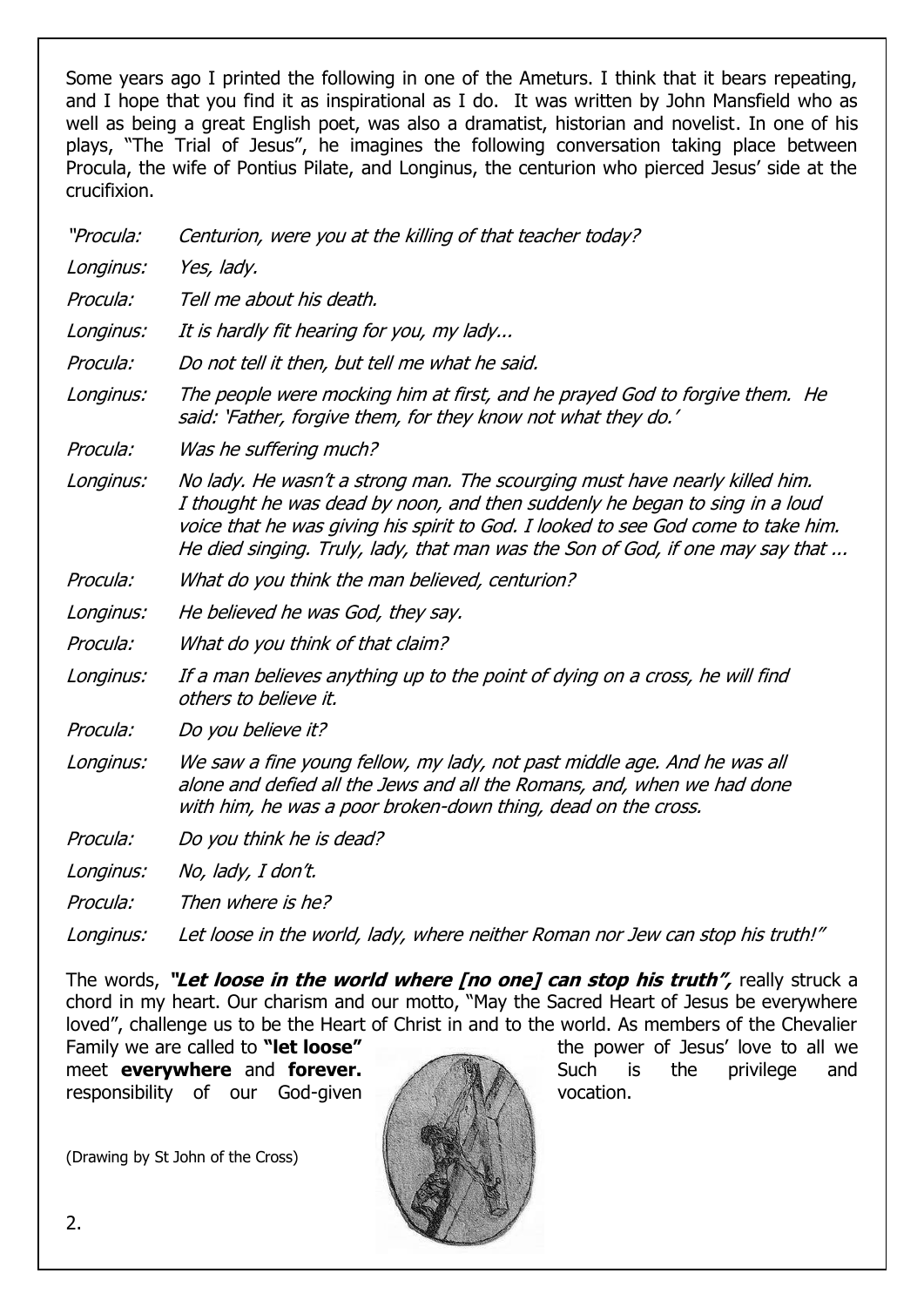### For Reflection and Sharing

*What image do the words, "let loose in the world", bring to your mind and how can you, as a member of the Chevalier Family, let the love of Jesus loose in your "neck of the woods"?*

After the blessings of the Easter season we welcome the month of May, Mary's month. On the last Saturday,  $30<sup>th</sup>$  May, we celebrate the feast of our Lady of the Sacred Heart. As we enter into Mary's month, let us ask her to form us anew into the image of her Son, so that we may truly be other Christs to each other and to our world so much in need of God's loving compassion and healing.

United with you in the loving Hearts of Jesus and Mary

**Sr Ancilla olsh** 

………………………………………………………………..

### **ASSOCIATES' ANNUAL RETREAT Oops!!!!!!!**

I made a mistake in advertising our 2015 retreat at Douglas Park as being from Friday  $30<sup>th</sup>$ October – Sunday  $1^{st}$  December - 30 days!! Sorry. It will be from Friday 30<sup>th</sup> October – Sunday  $1<sup>st</sup>$  November – a weekend. We hope that you will be able to join us.

## *JOURNEYING DEEPER INTO THE HEART OF OUR CHARISM*

**Session 12 - Chapter 6: Pages 79 - 88**

## **A SHARED MISSION**

*We are well into our Journeying Book,* 

### *Jules Chevalier's Charism and the Identity of the Chevalier Family,*

*by Father Hans Kwakman msc. Now we begin a new chapter.* 

*I do hope that you are enjoying "the journey" as together* 

*we deepen our knowledge and love of the charism which God has entrusted to us,* 

*as Associates of Our Lady of the Sacred Heart and members of the Chevalier Family.*

Chapter 6 is a particularly important Chapter in that it explains and emphasises Father Chevalier's dream concerning the essential role of the Associates within the Chevalier Family.

### **Affiliation or Third Order: p 79 -80**

Despite the slow growth of the MSC Congregation, only 5 members in the first 10 years, Chevalier had included in the first draft of the MSC Rule a paragraph entitled "Affiliation or Third Order" – understood then, as now, "as a society of men and women, both lay and clerical, who live according to the charism of the religious order on which their rule is based, but do not leave their secular state of life."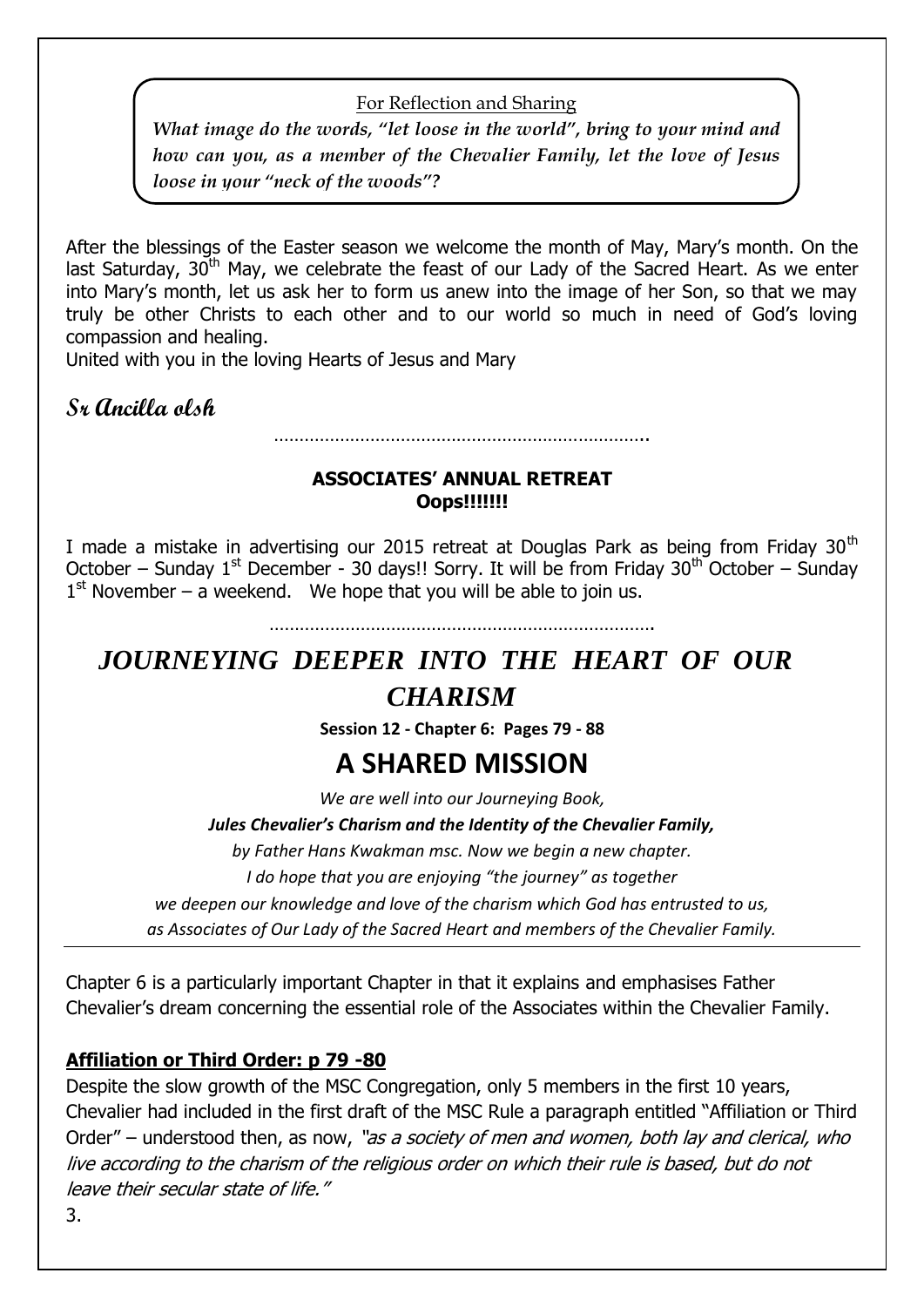### **Three Branches: p 80-81**

Chevalier's plan for the Society was for:

1. **"Religious"** – priests and brothers with vows of poverty, obedience and chastity, the "Missionaries of the Sacred Heart". They would live together in community or by themselves in a presbytery.

2. **"Associates of the Sacred Heart of Jesus"** – these would be diocesan priests, remaining under the authority of their Bishop and working in a parish, but binding themselves by a promise to the virtues of poverty, obedience and chastity.

3. **"Tertiaries" of the Sacred Heart" or "Third Order"** – lay people, both men and women, living in small groups or by themselves in secular society. These shared in the charism and spirituality of the Society.

### **A Shared Mission: p 81-82**

Here we are introduced to the *Daughters of Our Lady of the Sacred Heart* (founded in 1874) and the Missionary Sisters of the Sacred Heart (founded by Fr Hubert Linckens MSC in 1900), who would join in the missionary work of the Society especially where the MSC were undertaking their work of evangelization. While many founders before him had founded religious orders for men as well as women, it was Chevalier's particular desire to have the special Mission he had received to be carried out by religious men and women, diocesan priests and lay people – as many people as possible. It was with this end in view that he wrote documents for all three branches of the Society.

### **Mission of the Laity: p 82-83**

In his overview of the history of the Society, Fr Hans now focuses on Chevalier's mission to share his vision with lay people. This section is particularly relevant to us, and here it is especially appropriate that what we read really "becomes part of us" as we reflect on what it is to be an OLSH Associate and part of the Chevalier Family.

This "Third Order" Chevalier envisaged as having the aim and nature for lay people of:

"…remaining in their families to carry out the duties of their state in life, to retain freedom of activity in the world, and nevertheless to aim at perfection, to put no limit on their devotion to Our Lord, and to carry out in society an apostolate which is all the more useful in that it does not give rise to mistrust."

"Aiming at perfection" in this Spirituality of the Heart (although not called that by Chevalier) means imitating the virtues of the Heart of Jesus, such as love, gentleness, compassion, patience, mercy, courage, strength, constancy and generosity.

Before we read on let us take time to consider these virtues and how and when we practise them in our lives and in our relationships with others.

We can ask ourselves what opportunities present to us on a daily basis where we can call on Jesus to help us to act in a way that imitates Him.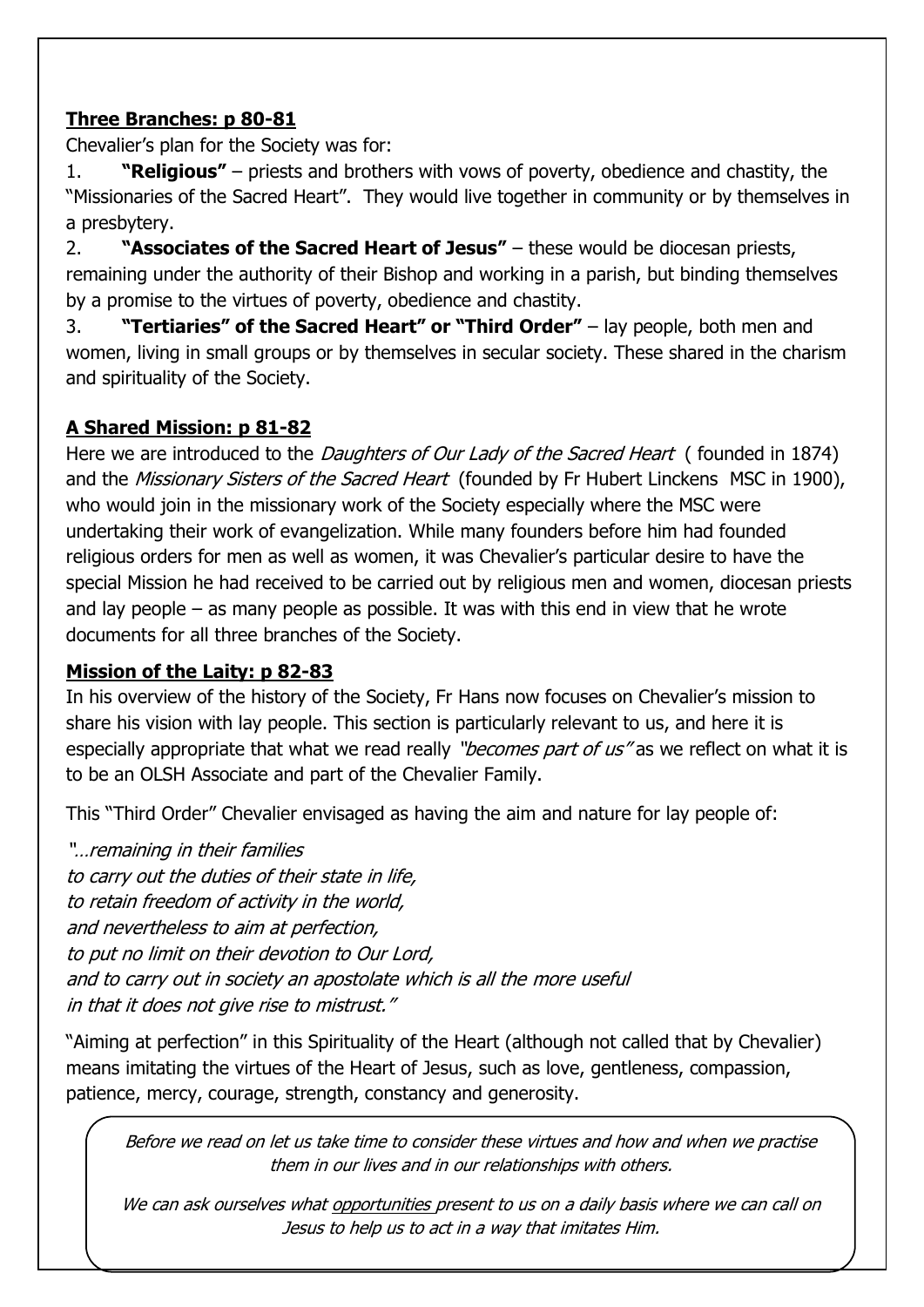Chevalier reminds the members, especially those with leadership functions, that "the Third Order of the Sacred Heart of Jesus is an Association based on humility and bound together by love …. There is no place in it for inequality of rank." He was very definite that lay people not take any of the forms of "religious life", as at that time in France there was a lot of mistrust and anti-clericalism, and by living "normal" family and secular life there was great potential to be unobtrusive and be present everywhere.

- Do you think this is still the case in today's society?
- Have you had the experience of being unobtrusive but 'noticed' by what you do or are?

In 1869 the Vatican approved the "*Formula Instituti*" and the Missionaries of the Sacred Heart were formally recognised. In 1877 the first MSC Constitutions were approved for 10 years and the two Associations were also formally accepted as integral parts of the Society.

Fr Dennis Murphy msc is quoted as describing Chevalier's desire to "… incorporate laity into the specific life and mission of the Society" and that Chevalier considered the Third Order "not so much a work of the Society as an extension of it into the laity". He wanted the laity to carry out the core mission of the Society by practising "devotion to the Sacred Heart" (in the comprehensive way our Founder understood it), and in this way to "actively counteract the evils of society and help transform it".

In other words the **laity are to share the same Mission** in the midst of a secular society.

#### **Apprehension: p 84-85**

As with all new and innovative plans and ventures there were difficulties. The inclusion of diocesan priests could lead to problems with the bishops, and the inclusion of the laity was thought to be "too complicated". However, this plan of priests, religious and lay involvement was unique in those days and integral to the MSCs as designed by Jules Chevalier.

### **Not Well Understood: p85-86**

Historically the Third Order became weakened as time progressed. Chevalier was amazed at the lack of understanding and engagement of his confreres to the concept of the Third Order. He had written in 1887 that "Today [the Third Order] number about three hundred members through … France, and also in Italy, in Belgium, England, Austria and Canada. Every day new people join up."

In 1904 it was reported to the Vatican that there were nearly 2,000 members and yet in the rewriting of the Constitutions in 1905 and 1907 the Third Order was disregarded and the idea of a shared Mission of the Chevalier Family, as envisaged by Chevalier, was lost.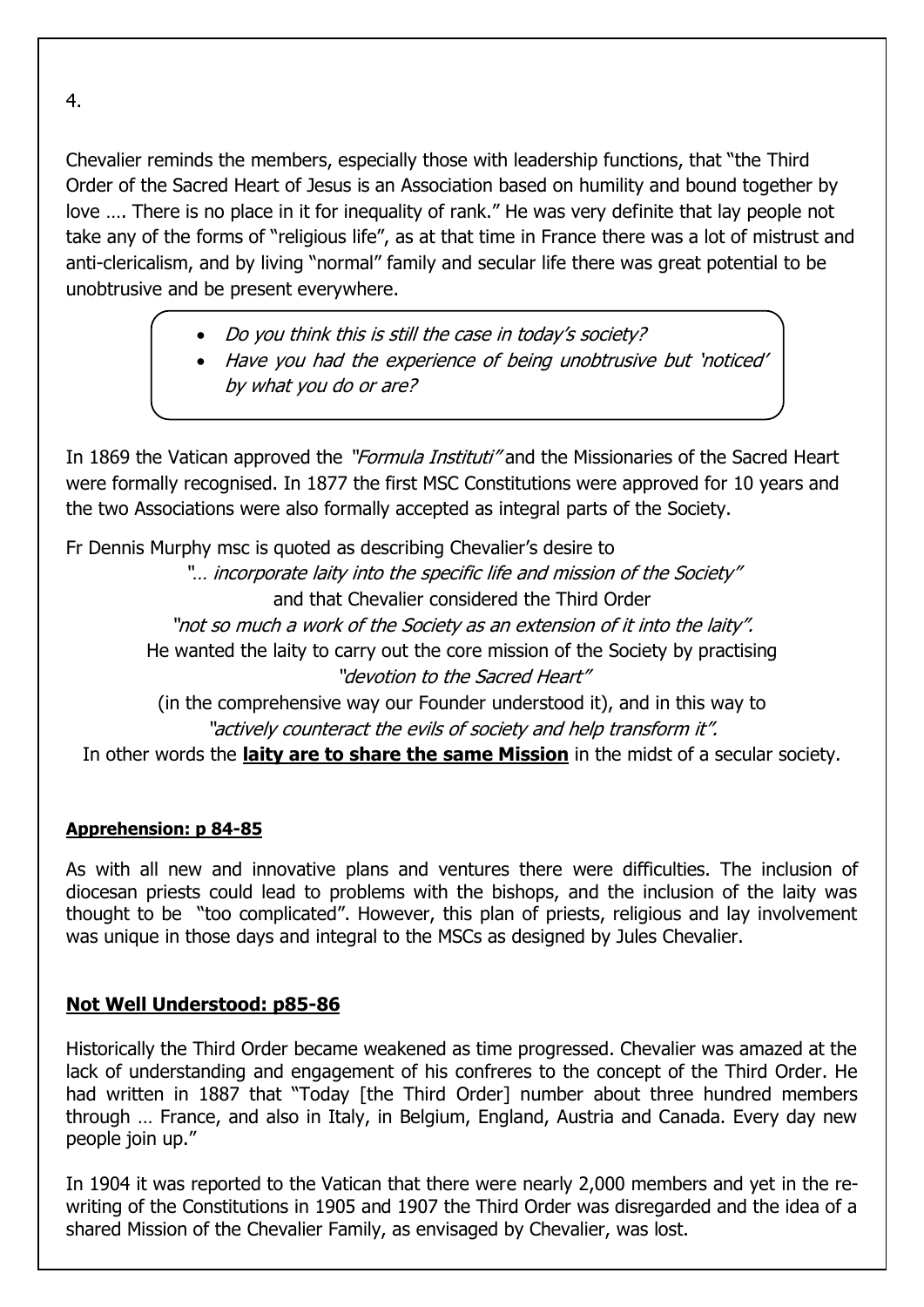It would seem that this could well be a reflection of the Church's view, at this time of the participation of the laity in the life of the Church.

- Vatican 11 addressed this situation in Lumen Gentium where the vision was not for a passive laity but an engaged laity though common baptism making us all one People of God.
- Recently Pope Benedict XVI was quoted as saying: "This [in relation to the 'domestic church' and family] demands a change in mindset, particularly concerning lay people. They must no longer be viewed as 'collaborators' of the clergy but as 'co-responsible' for the Church's action and being." (See "Journey", Diocese of Wollongong Publication, page 5).
- How does this challenge us, as Associates of the Daughters of Our Lady of the Sacred Heart, to look to Chevalier's ideal of lay involvement and becoming a living presence of the Heart of Jesus?

### **Elements of a Spirituality of the Chevalier Family (6): p 87-88**

The MSC Constitutions and Statutes of 2000 returned to the original inspiration of Chevalier. This heralded the rebirth of the Chevalier Family. However, it does not exactly express Chevalier's original intention of being not just associated with one of the three congregations, but of forming another branch united with the MSC priests/brothers, Daughters of Our Lady of the Sacred Heart, and the Missionary Sisters of the Sacred Heart.

It was Chevalier's aim and hope that the Mission of his Society would be carried out everywhere geographically and sociologically. That would be impossible without the participation of the laity. Dennis Murphy states " ... that the role of the laity for Chevalier was as least equally essential as the role of the religious members of his Society 'and at times even more essential' … so that priests, religious and lay people might become an effective remedy for clericalism and a powerful testament to the coming of God's Kingdom."

- Am I comfortable or challenged in my life as a lay person?
- How seriously do I take my baptismal responsibility to contribute to the building of God's Kingdom on earth?

*"Proclaim everywhere the love of the heart of Jesus. It cannot but bring about the salvation of the world*.*"* 

J Chevalier, Le Sacré-Coeur,p 234)

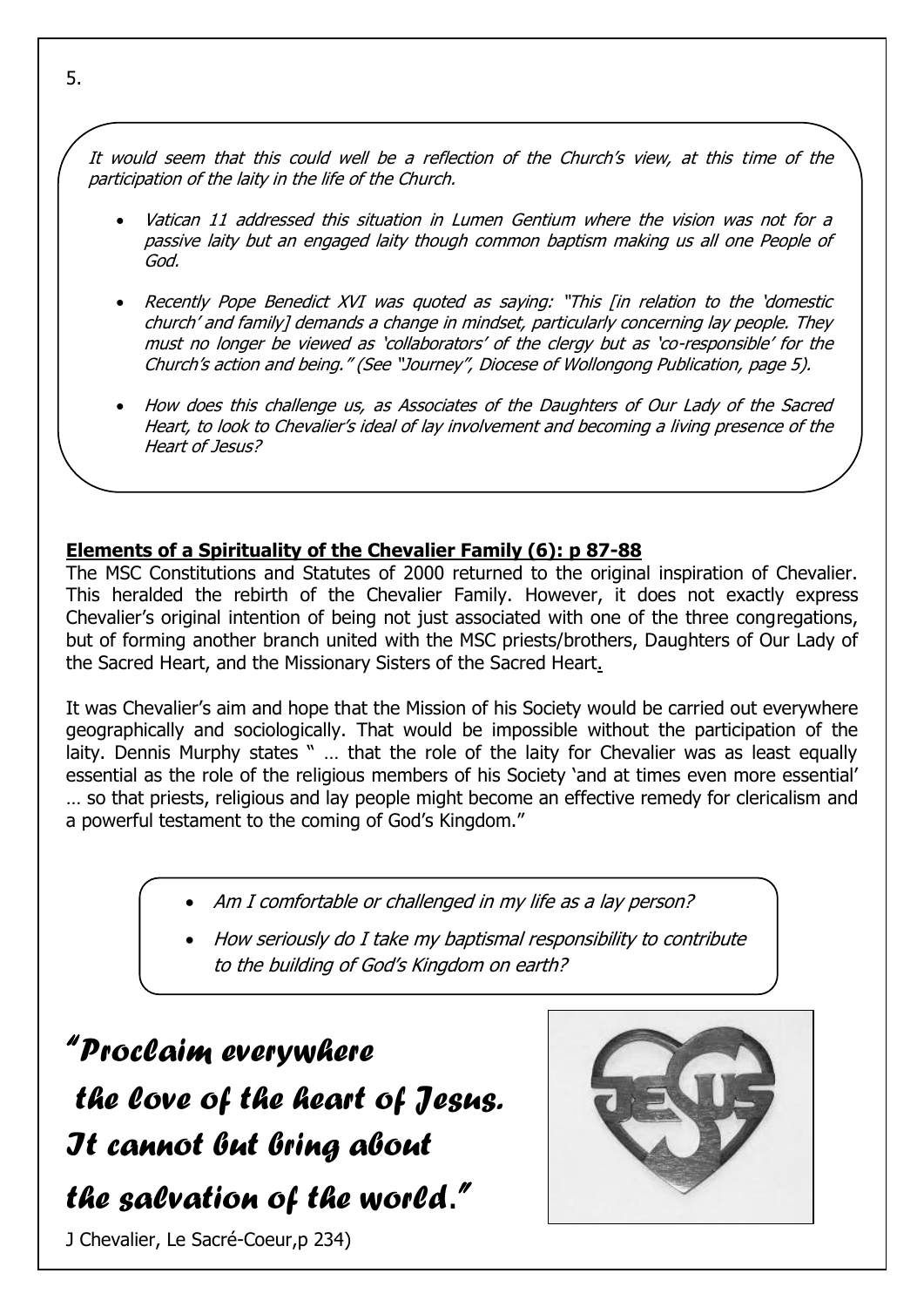

## *Monthly Group Meeting Reports*

**Alice Springs** Associates met in February and planned the meetings for the year. Sadly both Sisters Margaret and Kathleen have recently been bereaved. We remembered them and others in our prayers. Sr Kathleen prepared a booklet, "A Mother Standing at Her Son's Tomb", to discuss at the March meeting. We have planned to attend 11.00am Mass, then the Stations of the Cross and to share lunch. **Paula Thornton**

**Bentleigh** Associates met at the Convent in February, gathering for Mass in the chapel, which was celebrated by Fr Chris, Sr Annabella's cousin, a Marist based in Suva. Eleven Associates were present, also some of Sr Annabella's family. This beautiful Mass was a lovely start to the New Year. **Patricia Baxter**

**Bowral** Associates met in February and though only a small number were present were very happy to come together again at the beginning of 2015. We pondered on "Human Trafficking" here in Australia and other countries and our hearts were moved when confronted with what many, particularly women and children, endure. This was the centre of our prayer at the end of our meeting. Again, we are grateful for the hospitality of the Sisters at Hartzer Park.

#### **Sr Therese McNamara**

In March we had a fruitful discussion on the various items in the Ametur and were particularly happy to hear the news about Blessed Benedict Daswa. We finished our sharing of Chapter 5, "A Social Mission", with gratitude that we share the Chevalier Charism and also the responsibility for bringing about the Kingdom of God in our personal part of the world by living out our Spirituality of the Heart. The meeting concluded in the presence of the Blessed Sacrament with a prayer reflection for International Women's Day. **Sr Ancilla White** 

**Callala** Associates met at Anne Collier's home in February. Sisters Marilyn and Annette joined us. We were led in a reflection on pain and suffering, how to discern hope and joy through the ups and downs of life. After the suffering and pain of His passion came the joy of Jesus' resurrection. So, too, pain can be joy clothed in dark raiment. We studied how our founder, Jules Chevalier, saw the living out of our particular spirituality and charism of the love and compassion of the Heart of Jesus as the means of changing our world, and resolved to continue to live in this spirit in all that we do. Our Holy Father has asked us to give up our indifference and to become more aware of the needs of others, the poor, the sick, the refugee. We remembered our sick and fondly recalled Joyce Buttel, whom we all miss although we are pleased she is now closer to her family. We meet each week of Lent for the Lenten Programme. **Sr Marilyn Knolder**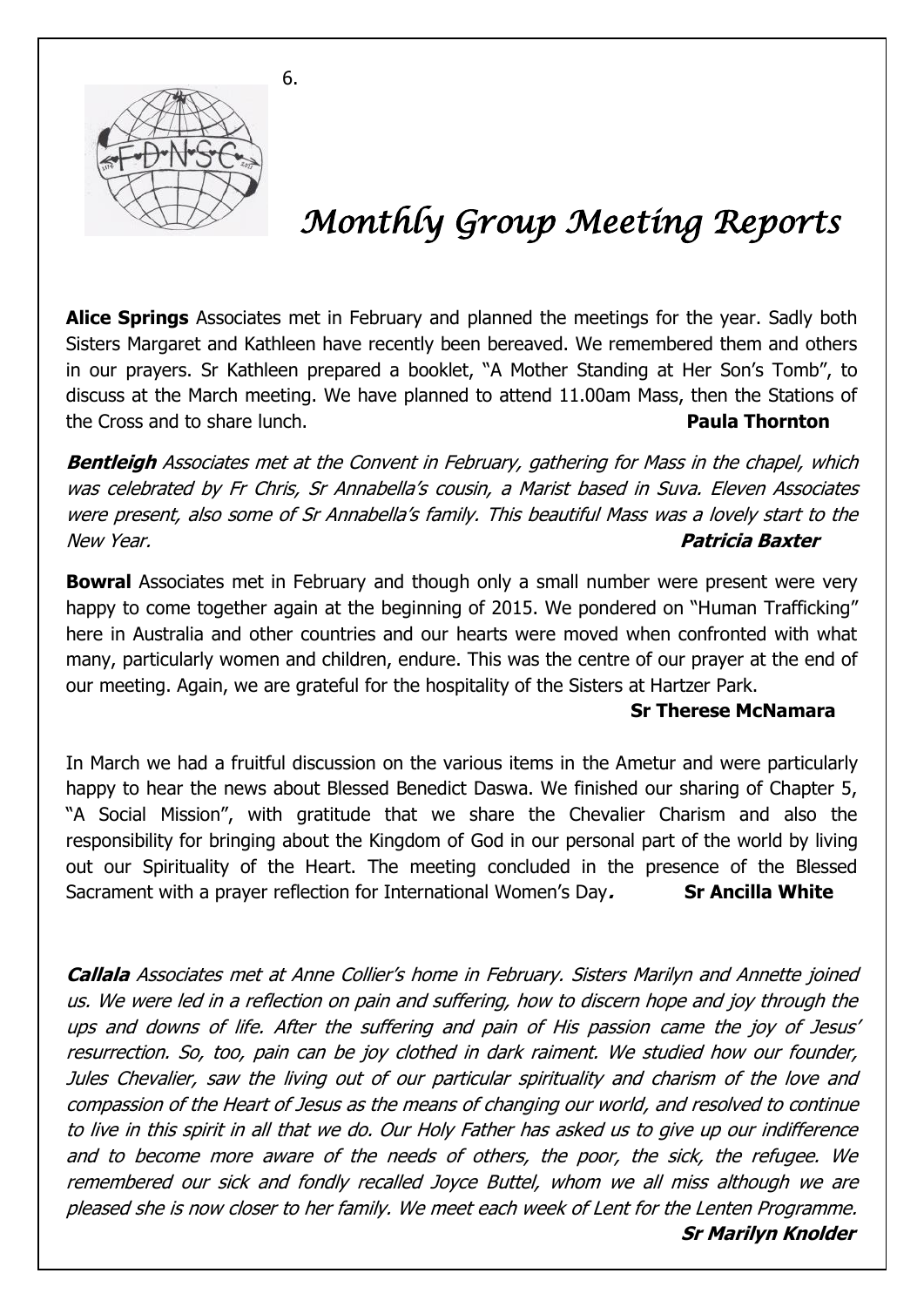**Canberra** Associates met in February at St John's in Kippax. Sr Mary Ruth led us through a meditation "NOW" and a prayer service for an end to human trafficking, remembering all the victims of trafficking. Mary is our model as one who lived in the NOW: she listened, she believed, she pondered about daily happenings. She teaches us how to live in the present moment.

In March Hazel led a reflection on indifference in the Church. As long as we are relatively healthy and comfortable we don't always think about those less well off. Today, this selfish attitude has taken on global proportions. How will we challenge ourselves this Lent to be more attentive to the need of others? Sometimes just a kind word, a smile or a helping hand is all they need. We then reflected on session 10 in the Ametur. Words that touched us were: "The heart is the whole human person…only God knows its secrets." We can all see how Fr Chevalier is forming a Spirituality of the Heart rather than a Devotion to the Sacred Heart. It seems a lifelong journey of learning the way with Our Lady of the Sacred Heart with us. We are all blessed. **Christine Casey**

**Corinda** Associates held their first meeting for 2015 in February. It began in the Chapel with a Lenten prayer sheet and continued in the community room where we had an interesting discussion on the growing of our charism from the Ametur. We then had a gathering to farewell Sr Eleanor who is leaving Corinda after 17 years. **Sr Evelyn Page**

**Darwin.** Our first meeting for 2015 was well attended. Our mission focus for Lent is for "children of the world", the most maligned, poor ones on our planet. The good news of the beatification of Blessed Samuel Benedict Daswa Tshimangadzo was received with joy. Our prayer centred around Fr Chevalier's desire that our Associates be given the opportunities to understand the Charism, Spirituality and Mission of the Congregation. To this end we spent some quiet prayer time with the Blessed Sacrament comparing the two beautiful documents: Pope Francis', Joy of the Gospel, and Father Chevalier's gift to us of our OLSH Constitutions. The dovetailing of these two works is striking and very uplifting. **Sr Jo Kenny** 

**Elmore** Associates met on the Feast of Our Lady of Lourdes with a Mass celebrated with the school children. Father Neirandt spoke to us about the meaning of Lourdes and its special place in the Church's healing ministry. During a shared lunch in the Chevalier Hall the Associates made a presentation to Father who is leaving Elmore to go to Beechworth. **Norma Holmberg** 

**Enfield** Associates met in the first week of Lent. Sr Patricia Irwin led us in a thoughtful reflection on the Gospel, Jesus in the wilderness. After a time of private reflection we talked together in twos and threes in response. A wonderful way into Lent, "When the heart is open, the Spirit breathes". We rejoiced that the promulgation of the Decree of martyrdom has been approved for Benedict Daswa, the first South African to be raised to this honour. We continue to pray for Sr Marlene Dewar's recovery. **Margaret Baker**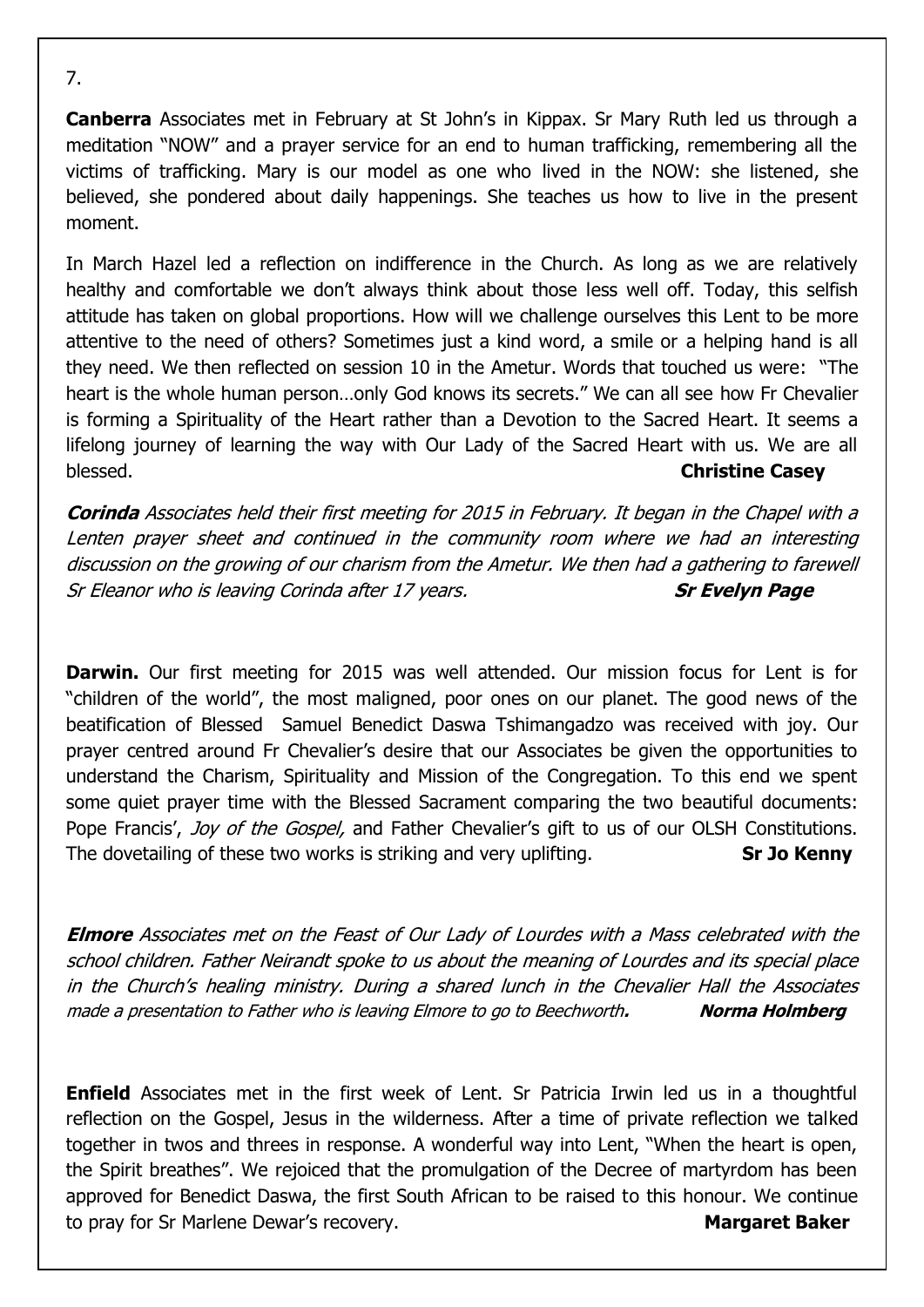**Hartzer Park** Associates had their first meeting for the year on the feast of St Josephine Bakhita. Sr Ancilla led us in a moving reflection/prayer service for the end of human trafficking. As this was the first meeting for the year time was devoted to organisational matters including a new prayer ministry for the year and activities to support Overseas Aid. We had a brief overview of Chapter 5 in preparation for next month's "Journeying Deeper into the Heart of our Charism" followed by a prayer for the start of the New Year.

In March our reflection and prayer was led by Sr Ancilla for International Women's Day honouring the women of all times and places and praying that God through the intercession of Our Lady will continue to bless them abundantly. We also reflected again on the previous month's prayer for the Feast of St Josephine Bakhita and the impact of human trafficking and slavery. We considered "the ills of our times" and what we could do personally to take responsibility in some way to "restoring both in ourselves and in a world broken by sin, God's love, justice and peace" as quoted in the Ametur and discussed in relation to Chapter 5 of Jules Chevalier's Charism. **Jan Clark**

**Notre Dame's** February meeting welcomed new members, Judy Beswick and Yolanda Banzon. We began with a prayer reflection on the evil of human trafficking. After singing "Woman" from Sr Megan's "Touches" album, the first part of the meeting was given to remembering St Josephine Bakhita, who was a Sudanese victim of human trafficking. Sr Marilyn shared other instances of slavery and trafficking which still take place today, even in our own country. We looked at buying fair trade goods rather than those mass-produced in factories by poorly paid and often enslaved workers. Referring to page 3 of the Ametur we realise that this is an evil of our time and as Associates, trying to be the Heart of Christ, we should do all we can to stop this injustice. We know that slave trafficking would also have been something Fr Chevalier was aware of, and as members of his family we have a responsibility to pray for an end to this human injustice.

We were reminded of Pope Francis' advice that we give up "indifference" for Lent, and that Fr Chevalier saw indifference as an evil even in his time. Judith then led us through the Sunday Gospel, the curing of the leper. Who are the lepers in our communities? What is my attitude to these people? Do I ever feel like a leper? What is that like? We shared on these questions after reflecting on them. We closed the meeting with the Associate prayer and the song "All Shall be Well" from "Woman's Song of God". All is well, and we shall ponder on the line "God is truly with us and His love forever sure." **Maureen Maher Maureen Maher** 

As the feast of St Joseph was approaching on 19<sup>th</sup> March Sister Marilyn led us with some beautiful insights into this quiet and unassuming Saint who does not say a word in the Gospels. The Sisters of St Joseph are given the title Sisters of St Joseph of the Sacred Heart. We tried to find the answer as to why the Sacred Heart is included in their title. Did St Mary of the Cross McKillop meet an MSC priest? St Joseph was a man of great faith and action who listened and acted on the voice of God speaking to him. He was very protective of Mary and Jesus when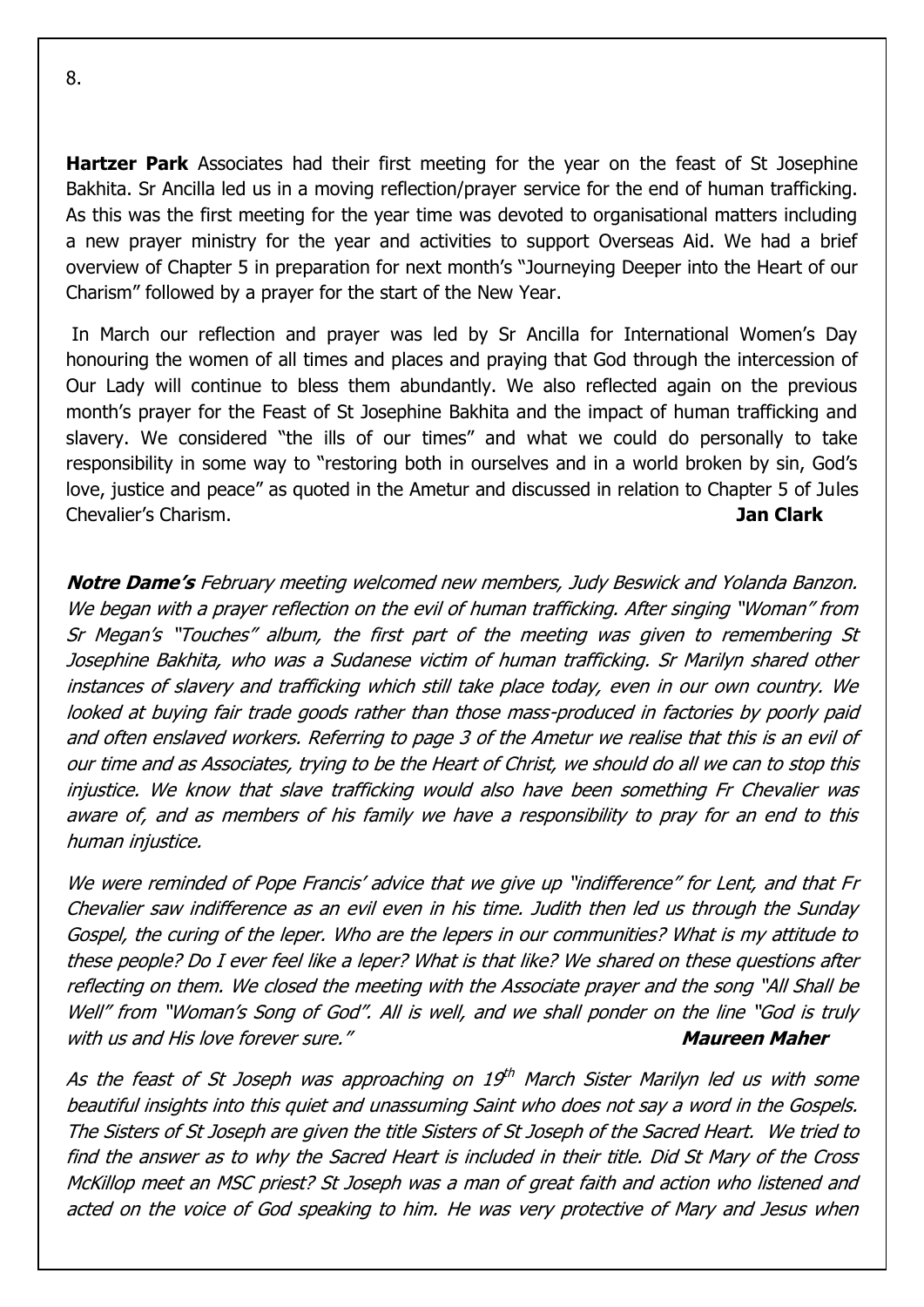they found themselves extremely vulnerable, when they fled to Egypt to escape Herod. We reflect on our attitude to the vulnerable, and shared some of our different experiences.

9.

We also recalled Pope Francis' directive to give up indifference for lent and reach out to the vulnerable in our families, society and workplaces. In the prayer room Judith led a beautiful preparation for the Fourth Sunday of lent. A point to ponder: "This journey of love begins and deepens as we hear God murmur in our hearts: I love you just as you are. I so love you that I came to heal you and give you life." Afternoon tea was shared with the Sisters. **Maureen Maher** 

**Roselands** Associates met at Esme's in February. We welcomed Eleanor Endrenal. Sr Marilyn introduced us to the life of St Josephine Bakhita. Born in Sudan in 1869 she was kidnapped, sold and resold as a slave. She was brutally treated and did not remember the name her parents gave her. In 1883 she went to Italy as a slave to the daughter of an Italian diplomat. Here, at the school run by the Canossian Sisters of Charity Bakhita eventually became a Catholic and in 1890 was baptised, receiving the name Josephine. With the help of Church officials she was freed and became a Canossian sister, dying in 1947.She was canonised in 2000, the first Sudanese Saint. Pope Francis requests an end to human trafficking in every civilised country. We are called to give up our indifference and to be aware of those who are suffering from injustice. Sister reminded us of Jules Chevalier's charism. An Associate is to be like Christ for the world, to love like Him, to be gentle, kind and compassionate. We prayed a paraliturgy to end human trafficking and shared our thoughts on ways we could become more aware of the social evils of our time. We believe, as our Founder taught us, that our spirituality of the heart is a remedy for all that is not right in our wounded world. In March we began with Sister Megan's song "To be Your Heart" and had a short discussion on the International Day for Women on March  $8<sup>th</sup>$ , before reflecting on the information put out by the OLSH Sisters on some of their ministries which are empowering women, particularly in developing and war torn countries.

We then prayed the beautiful prayer which had been added to the Prayers of the Faithful at OLSH Convent, Kensington on the previous day. We linked this to Fr Chevalier's charism as in Chapter 5 of Fr Kwakman's book, and to the Holy Father's exhortation to us for Lent to give up indifference, to form our hearts anew that they may be more aware to the needs, the sufferings, and the lives of others. We shared ways we could do this in our own families, among those we meet daily and in our Parishes. We believe with State elections coming up we should really examine what platforms we intend to support in the light of social action and the good of the whole, and we agreed that apathy and lack of interest should be replaced by wholeheartedness and conversion of heart. **Julie Chung** *Julie Chung* 

**Randwick** Associates met at Ventnor in February, welcoming two new members, Tricia Rowan and Mary Gallagher. The Meditation was on Jesus' disciples going to a quiet place to pray after their successful work in the township. We were invited to imitate Jesus' attitude with the crowds who followed and did not allow them their quiet time. We read the thankyou letter from Sr Mary Batchelor for the monetary gift given at the Christmas gathering by all the Sydney groups in attendance. Sister Mary explained how it had been used. The last section of session 10 on the Charism – the wonder of how the Holy Spirit is the same Spirit alive in us as in Jesus!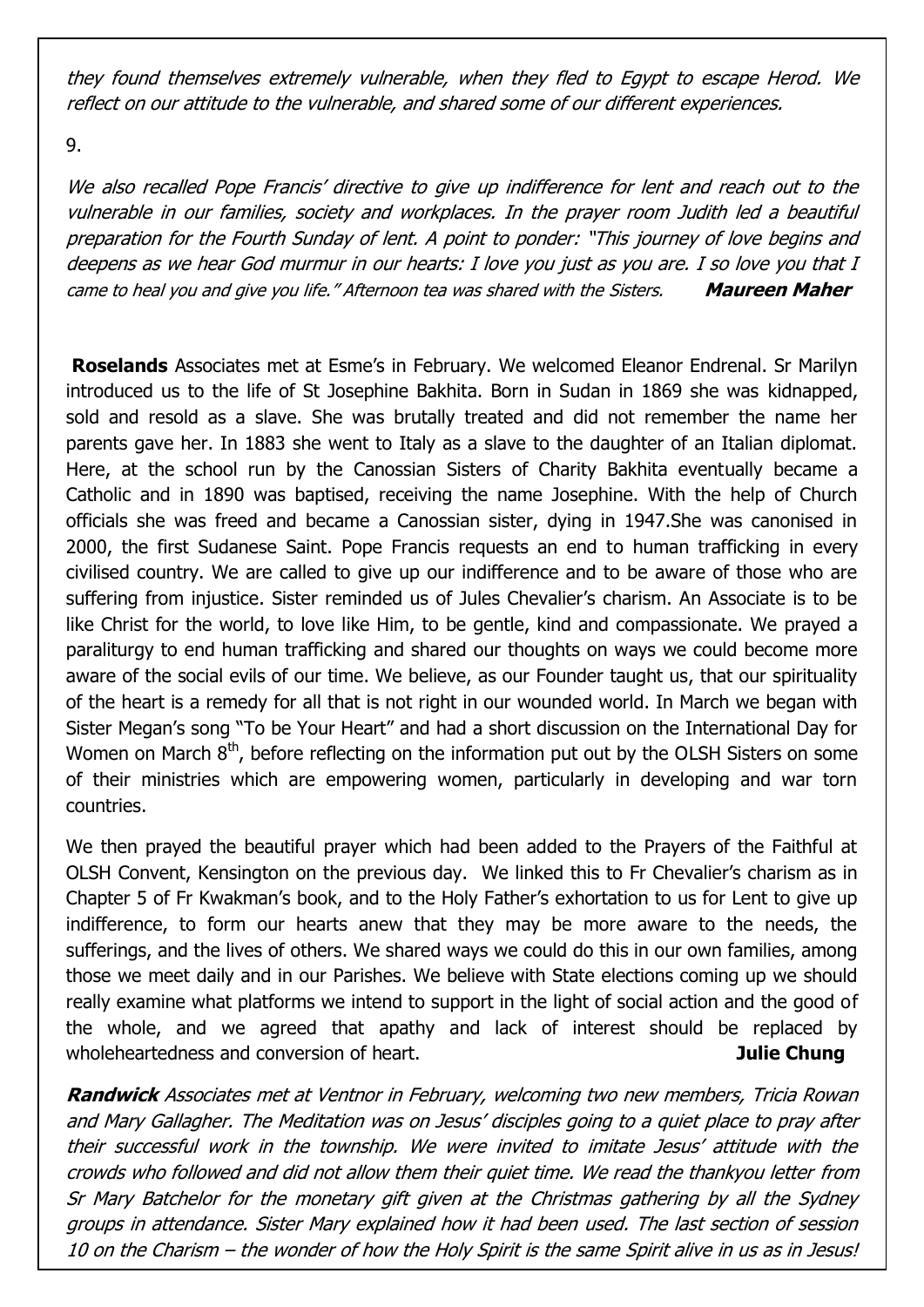He guides us in our work for the Kingdom in our day and in our area as He did in Jesus' time. **Sr Theresa Coleman**

10.

## *Thanksgiving*

\* I should like to say a sincere thanks to the associates who travelled for Canberra, Callala and various places around Sydney to join in my  $50<sup>th</sup>$  Jubilee of Religious Profession at Kensington on January  $10<sup>th</sup>$ . It was a wonderful joy to have so many of our OLSH family there to share the occasion. Thank you also for the many expressions of congratulations, cards and gifts. I was somewhat overwhelmed, and in gratitude, entrust you all to the loving arms of our Mother, Our Lady of the Sacred Heart, who rejoices to bring us all to the Heart of Jesus.

Sr Marilyn Knolder FDNSC

\* We pray in thanksgiving for **Kath Turner** who is 100 years of age in April. This makes Kath our very own senior Associate. Congratulations, Kath. What a wonderful milestone! **Kath's address is Unit 27 Harbisoncare, Charlotte Street, BURRADOO NSW 2576, if any groups would like to send congratulations.** 

\* For the dedicated lives of our January 2015 Jubilarians:

### **Diamond Jubilee (60 years Professed)**

Sr Lucy Bange (St Josephs, Kensington), Sr Yvonne Berecry (Kensington), Sr Margaret Mary Danahar (Corinda), Sr Margaret Jennings (Blacktown).

### **Golden Jubilee (50 years Professed)**

Sr Rita Clancy (Corinda), Sr Yvonne Gleeson (Kilburn), Sr Marilyn Knolder (Kensington), Sr Robyn Reynolds (Bentleigh)

### **Expressions of Interest, Please.**

Recently several Associates have spoken of how much they miss the retreats at Hartzer Park. As you no doubt realise we have had to change the venue to accommodate those of us who can no longer climb stairs. We have also ceased our Annual Get Together at Kensington in February as it became too far for all groups to travel. Some of us have put our heads together and wonder what the ACT and NSW groups think about celebrating a Family Day at Hartzer Park later this year, perhaps from about 10.30am till 4.00pm. Hartzer would be closer for Callala and Canberra and not too far for Sydney Associates. We envisage a Saturday or maybe Sunday with everyone bringing a picnic lunch. The whole event would take place on the Ground floor where there are new toilet facilities and a fully equipped kitchen. There would be plenty of space indoors if the weather turned out to be inclement. Spouses, children and friends would be welcome. The day would not be a reflection day, just a social get together. Would you like to discuss this at your next meeting and send some feedback with your next report. Thank you. Sr Marilyn Knolder FDNSC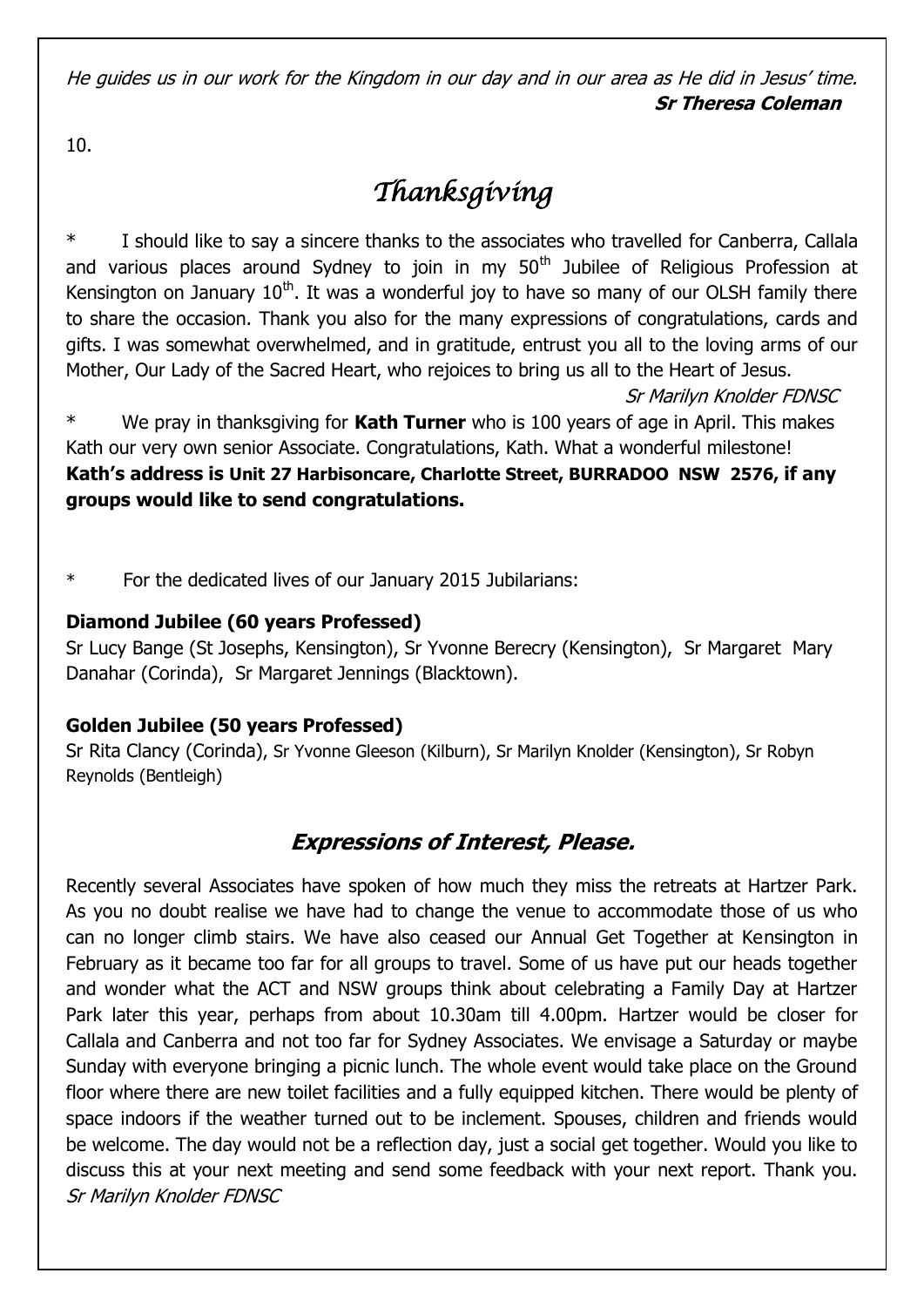COULD GROUP REPORTERS PLEASE HAVE THEIR INFORMATION IN BY MAY 15<sup>th</sup> for the NEXT AMETUR? Thank you.

11.



## *We pray for those who have gone before us:*

### *Daughters of Our Lady of the Sacred Heart*

Sr Moira Lynch (Australia), Sr Mary Adria Peters, Sr Mary Wilhelma Huyben and Sr M Johanni Daniels (Netherlands), Sr Marie Therese Jolissaint (France)

## *Missionaries of the Sacred Heart*

Brother Barney Delaney

### *Associates*

Carmen Seal (Kilburn), Bridie Foley and Maria Divilly (Western Australia) Catherine Fitzpatrick (Canberra)

## *Deceased Relatives and Friends*

Mary O'Bryan, Nancy Supple, Fr Jim Sayers PP, Fr Ron Harden PP, Fr Nihill, Ernie Buttel, Joan Cleary, Brian Simon, Jim Royan, Barbara Stevens, Bohdi Allen, Faye Doyle (nee McCamley), Daphne Dilleen, Francis Bob Lowi, George Livingstone, Mary Spies.

## *We pray for those who are ill or in need of our prayers:*

Sr Ellen Egan FDNSC, Brother James Maher MSC, Fr Chris Murphy MCS, Br Len Coad, Fr Ronald Rolheiser OMI, Irene and Keith Crittenden, Leo O'Sullivan, Mary Chambers (nee Moir-Bussy), Kathy Roach, Betty White, Sr Marlene Dewar FDNSC, Sr Yvonne Berecry FDNSC, Sr Mary Conlon FDNSC, Maisie Scott, Patrick Trone (5), Yasemin Uzelpostaci (22), Caitlin Hackett (15), Chris Zucker, Ian Ramsey, Joan Bergin, Anna Zanin, Mary Caruana, Anna and Giovanni Tomc and their two children, Linda and John, Adrienne and Paul Hemsley, Jeannette Carew, Grace Corbitt, Gemma Altinga, Jacqueline Chapman, Matthew Casey, Lesley Cheeseman and family, Peter Astin, Phylis David, Paul Helmsley, Sheila Whigham, Margaret Keen, George Beresford, Mary Menso, Luke and Nicola Littlefield, Greg Zichel, Pam Simon, Lisa Hopgood, Clare Hickey, Celine Doherty, Claire Duyer, Ted and Dianne Cassin, Monica Morrison, John O'Donohue, Veronica Howard, Sr Bridie O'Connell RSJ, Ruth Kelly, Eileen Fitzpatrick, Brian Butler, Sr Therese Farrell FDNSC, Sr Maria Regina Cawood FDNSC, Sr Rita Torpey FDNSC, Sr Margaret Kennedy FDNSC, Sr Elizabeth Little FDNSC, Archbishop Philip Wilson, David Chung, Pat and Anthony Cosgrove, Yolanda Reyes, Esme Elefante, Helen di Vincenzo, Lonefa Ramon, David and Bruno Chung,